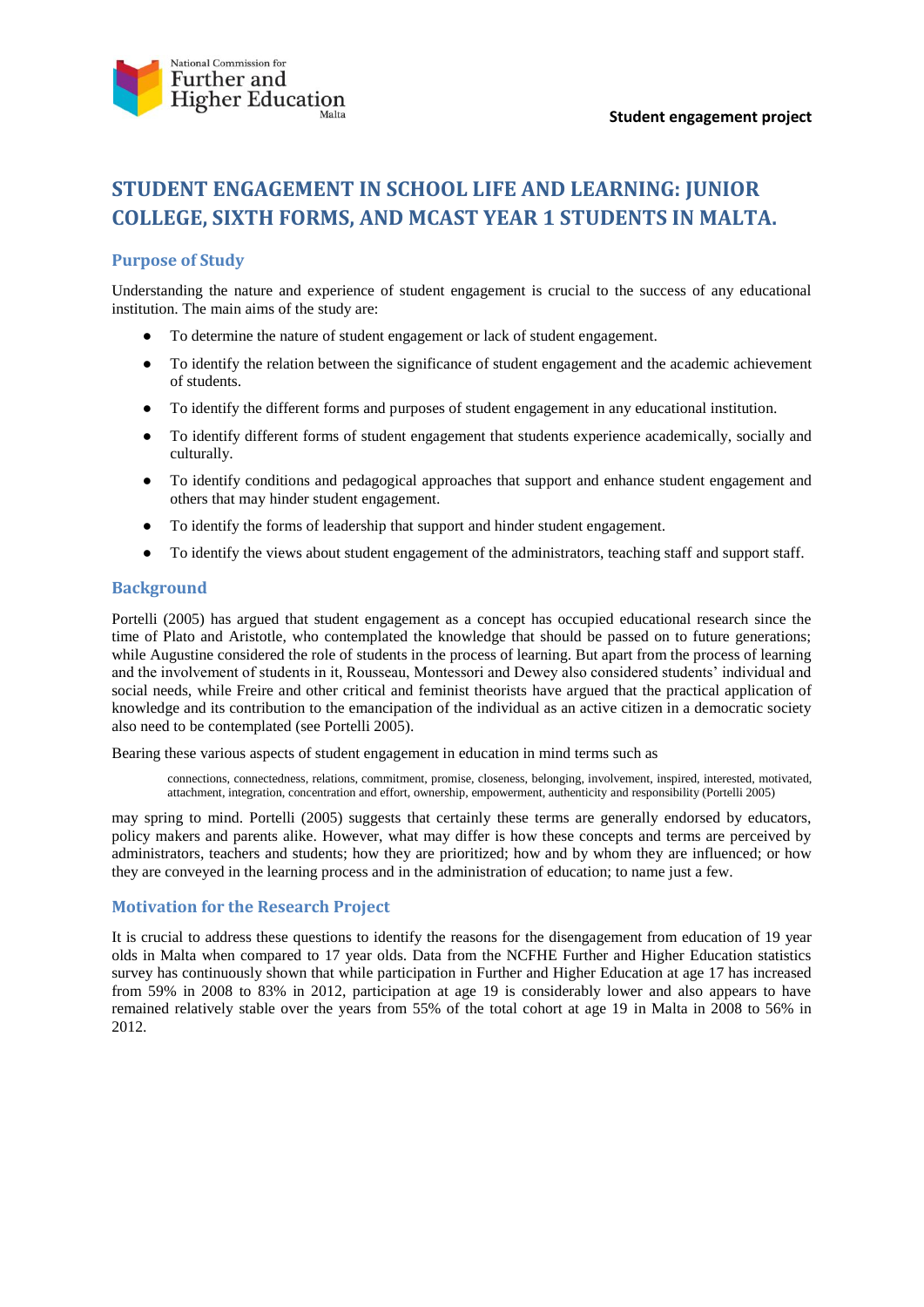

#### **Student engagement project**

| Age | Level                             | 1999  | 2002  | 2003  | 2004  | 2005  | 2006  | 2007           | 2008  | 2009  | 2010  | 2011  | 2012  | 2013  | 2014  |
|-----|-----------------------------------|-------|-------|-------|-------|-------|-------|----------------|-------|-------|-------|-------|-------|-------|-------|
| 17  | Population:                       |       |       |       |       |       |       |                |       |       |       |       |       |       |       |
|     | Further (Academic)                | 2,169 | 1,547 | 2,398 | 2,633 | 2,603 | 2,190 | 2,358          | 2,138 | 2,300 | 2,438 | 2,480 | 2,391 | 2,418 | 2,360 |
|     | Further (Vocational)              | 344   | 823   | 606   | 879   | 1,110 | 1,113 | 1,144          | 994   | 994   | 1,332 | 1,473 | 1,305 | 1,137 | 1,196 |
|     | Higher                            | 42    | 54    | 24    | 5     | 6     | 9     | $\overline{7}$ | 13    | 8     | 10    | 13    | 130   | 78    | 58    |
|     | Other programmes*                 |       |       |       |       |       |       |                |       |       |       |       |       |       | 13    |
|     | Short course                      |       |       |       |       |       |       |                |       |       |       |       |       |       | 209   |
|     | <b>Total Further &amp; Higher</b> | 2,555 | 2,424 | 3,028 | 3,517 | 3,719 | 3,312 | 3,509          | 3,145 | 3,302 | 3,780 | 3,966 | 3,826 | 3,633 | 3,836 |
|     | Total population cohort           | 5,984 | 5,430 | 5,425 | 5,314 | 5,533 | 5,584 | 5,368          | 5,302 | 5,474 | 5,147 | 4,826 | 4,613 | 5,038 | 4,848 |
|     | Participation rate:               |       |       |       |       |       |       |                |       |       |       |       |       |       |       |
|     | Further (Academic)                | 36%   | 28%   | 44%   | 50%   | 47%   | 39%   | 44%            | 40%   | 42%   | 47%   | 51%   | 52%   | 48%   | 49%   |
|     | Further (Vocational)              | 6%    | 15%   | 11%   | 17%   | 20%   | 20%   | 21%            | 19%   | 18%   | 26%   | 31%   | 28%   | 23%   | 25%   |
|     | Higher                            | 1%    | 1%    | 0%    | 0%    | 0%    | 0%    | 0%             | 0%    | 0%    | 0%    | 0%    | 3%    | 2%    | 1%    |
|     | Other programmes*                 |       |       |       |       |       |       |                |       |       |       |       |       |       | 0%    |
|     | Short course                      |       |       |       |       |       |       |                |       |       |       |       |       |       | 4%    |
|     | Total Further & Higher            | 43%   | 45%   | 56%   | 66%   | 67%   | 59%   | 65%            | 59%   | 60%   | 73%   | 82%   | 83%   | 72%   | 79%   |
|     | Others**                          | 57%   | 55%   | 44%   | 34%   | 33%   | 41%   | 35%            | 41%   | 40%   | 27%   | 18%   | 17%   | 28%   | 21%   |
|     | Total population cohort           | 100%  | 100%  | 100%  | 100%  | 100%  | 100%  | 100%           | 100%  | 100%  | 100%  | 100%  | 100%  | 100%  | 100%  |
| 19  | Population:                       |       |       |       |       |       |       |                |       |       |       |       |       |       |       |
|     | Further (Academic)                | 272   | 34    | 141   | 211   | 176   | 346   | 122            | 613   | 742   | 638   | 319   | 355   | 607   | 548   |
|     | Further (Vocational)              | 408   | 612   | 582   | 930   | 808   | 884   | 880            | 1,129 | 1,103 | 943   | 1,148 | 873   | 793   | 794   |
|     | Higher                            | 1,076 | 1,240 | 1,324 | 1,242 | 1,315 | 1,318 | 1,372          | 1,336 | 1,369 | 1,411 | 1,362 | 1,628 | 1,561 | 1,396 |
|     | Other programmes*                 |       |       |       |       |       |       |                |       |       |       |       |       |       | 125   |
|     | Short course                      |       |       |       |       |       |       |                |       |       |       |       |       |       | 151   |
|     | Total Further & Higher            | 1,756 | 1,886 | 2,047 | 2,383 | 2,299 | 2,548 | 2,374          | 3,078 | 3,214 | 2,992 | 2,829 | 2,856 | 2,961 | 3,014 |
|     | Total population cohort           | 5,711 | 5,794 | 5,571 | 5,430 | 5,245 | 5,314 | 5,533          | 5,584 | 5,368 | 5,302 | 5,474 | 5,147 | 4,826 | 4,613 |
|     | <b>Participation rate:</b>        |       |       |       |       |       |       |                |       |       |       |       |       |       |       |
|     | Further (All)                     | 12%   | 11%   | 13%   | 21%   | 19%   | 23%   | 18%            | 31%   | 35%   | 30%   | 27%   | 24%   | 29%   | 29%   |
|     | Higher                            | 19%   | 21%   | 24%   | 23%   | 25%   | 25%   | 25%            | 24%   | 26%   | 27%   | 25%   | 32%   | 32%   | 30%   |
|     | Other programmes*                 |       |       |       |       |       |       |                |       |       |       |       |       |       | 3%    |
|     | Short course                      |       |       |       |       |       |       |                |       |       |       |       |       |       | 3%    |
|     | Total Further & Higher            | 31%   | 33%   | 37%   | 44%   | 44%   | 48%   | 43%            | 55%   | 61%   | 56%   | 52%   | 56%   | 61%   | 65%   |
|     | Others**                          | 69%   | 67%   | 63%   | 56%   | 56%   | 52%   | 57%            | 45%   | 39%   | 44%   | 48%   | 44%   | 39%   | 35%   |
|     | Total population cohort           | 100%  | 100%  | 100%  | 100%  | 100%  | 100%  | 100%           | 100%  | 100%  | 100%  | 100%  | 100%  | 100%  | 100%  |

# **Figure 1: 17 and 19 year old student population in Further and Higher Education**

\* Other programmes refers to programmes by non-licensed education providers or not accredited locally by the NCFHE

\*\* Others refers to those persons who are not registered in any of the institutions that participated in the survey.

(Source: 1994–2005 NSO Education Statistics; 2006-2007 NCHE provisional data; 2008-2013 NCFHE Further and Higher Education Statistics Survey 2008, 2009, 2010, 2011, 2012, 2013, 2014)

Thus, in order to understand the reasons for this considerable decrease in participation between age 17 and 19, it appears important to reflect on the concept of student engagement held by administrators, teachers and students in Further Education. This is true more specifically for Sixth Forms, since these reflect the majority of student enrolments in Further Education.